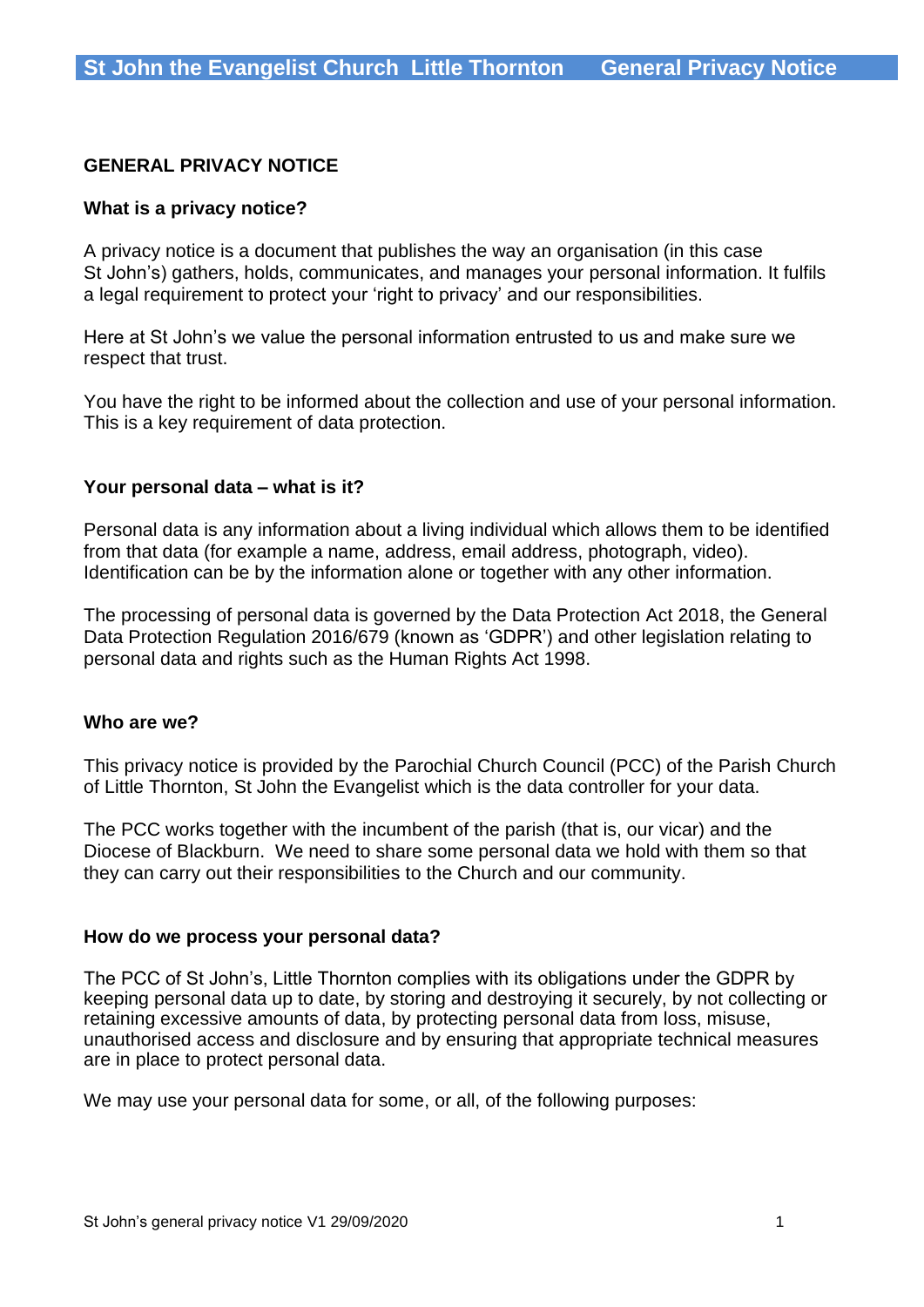- to deliver the Church's mission to our community, and to carry out any other voluntary or charitable activities for the benefit of the public as specified in our constitution
- to enable us to meet all legal and statutory obligations (which include maintaining and publishing our electoral roll in accordance with the Church Representation Rules)
- to minister to you and provide you with pastoral and spiritual care (such as visiting you when you are gravely ill or bereaved) and to organise and perform ecclesiastical services for you, such as baptisms, confirmations, weddings and funerals
- to carry out comprehensive safeguarding procedures (including due diligence and complaints handling) in accordance with best safeguarding practice from time to time with the aim of ensuring that all children and adults-at-risk are provided with safe environments
- to administer membership records
- to fundraise and promote the interests of the Church and charity
- to maintain our own accounts and records
- to process a donation that you have made (including Gift Aid information)
- to seek your views or comments
- to notify you of changes to our services, events and role holders
- to send you communications which you have requested and that may be of interest to you. These may include information about campaigns, appeals, other fundraising activities
- to process a grant or application for a role.

## **What personal data do we process?**

We may process some or all of the following, where necessary, to perform our tasks

- names, titles, and aliases, photographs
- contact details such as telephone numbers, addresses, and email addresses
- where they are relevant to our mission, or where you provide them to us, we may process demographic information such as gender, age, date of birth, marital status, nationality, education/work histories, academic/professional qualifications, hobbies, family composition, and dependants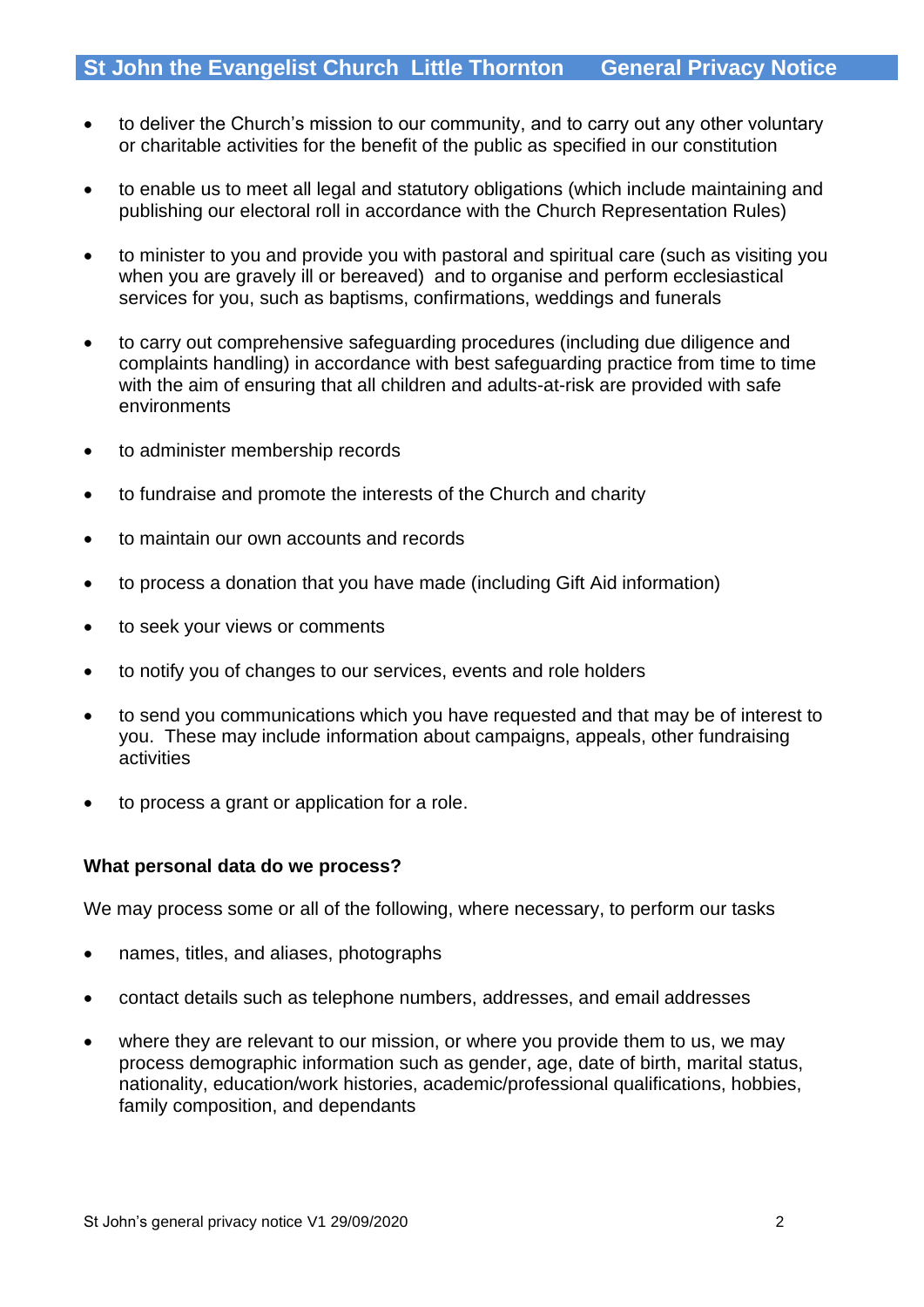where you make donations, or pay for activities such as use of a church hall, financial identifiers such as bank account numbers, payment card numbers, payment/transaction identifiers, policy numbers, and claim numbers

The data we process is likely to constitute sensitive personal data because, as a church, the fact that we process your data at all may be suggestive of your religious beliefs.

#### **What is the legal basis for processing your personal data?**

Most of our data is processed because it is necessary for our legitimate interests. An example of this would be our safeguarding work to protect children and adults at risk. We will always take into account your interests, rights and freedoms.

Some of our processing is necessary for compliance with a legal obligation. For example, we are required by the Church Representation Rules to administer and publish the electoral roll, and under Canon Law, to announce forthcoming weddings by means of the publication of banns.

We may also process data if it is necessary for the performance of a contract with you, or to take steps to enter into a contract. An example of this would be processing your data in connection with the hire of church facilities.

Religious organisations are also permitted to process information about your religious beliefs to administer membership or contact details.

Where your information is used other than in accordance with one of these legal bases, we will first obtain your consent to that use.

## **Sharing your personal data**

Your personal data will be treated as strictly confidential. It will only be shared with other members of the church in order to carry out a service to other church members or for purposes connected with the church. We will only share your data with third parties outside of the parish with your consent.

In certain, very limited, situations we may be required to share your personal information by law or to protect members of the public from serious harm.

## **How long do we keep your personal data?**

We will only keep your personal information for as long as is necessary to fulfil the purposes we collected it for.

We keep data in accordance with the guidance set out in the guide "Keep or Bin: Care of Your Parish Records" which is available from the Church of England website at [www.churchofengland.org](http://www.churchofengland.org/)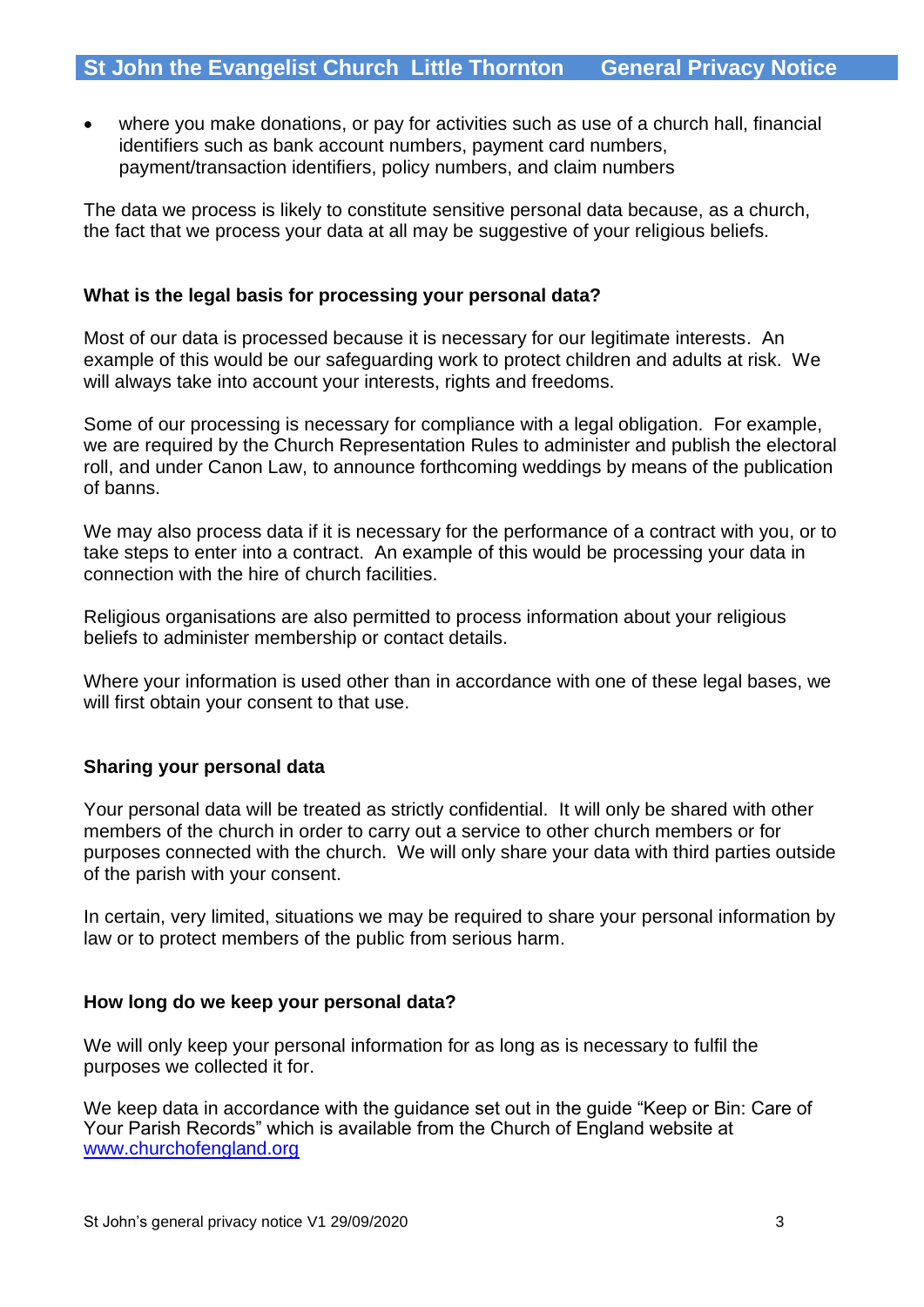Specifically, we retain electoral roll data while it is still current, gift aid declarations and associated paperwork for up to 6 years after the calendar year to which they relate, and parish registers (baptisms, marriages, funerals) permanently.

# **Your rights and your personal data**

You have the following rights with respect to your personal data:

When exercising any of the rights listed below, in order to process your request, we may need to verify your identity for your security. In such cases we will need you to respond with proof of your identity before you can exercise these rights.

1. The right to access information we hold about you

You can ask us for copies of the information we hold, including a description of how it is processed and by whom. Once we have received your request we will respond within one month. There are usually no fees or charges.

#### 2. The right to correct any mistakes

If the data we hold about you is out of date, incomplete or incorrect, please let us know and your data will be updated.

3. The right to request that your personal information is deleted (in certain circumstances)

If you feel that we should no longer be using your data, or that we are illegally using your data, you can request that we erase the data we hold.

It may be that we cannot delete your data because, for example, we need to retain it for regulatory purposes.

#### 4. The right to object if you feel your information is not being processed securely or lawfully

You have the right to request that we stop processing your data. Upon receiving the request we will contact you and let you know if we are able to comply or if we have legitimate grounds to continue to process your data. Even after you exercise your right to object, we may continue to hold your data to comply with your other rights or to bring or defend legal claims.

5. The right to data portability

You have the right to request that we transfer some of your data to another controller. We will comply with your request, where it is feasible to do so, within one month of receiving your request. (This right only applies where the processing is based on consent or is necessary for the performance of a contract with the data subject and in either case the data controller processes the data by automated means).